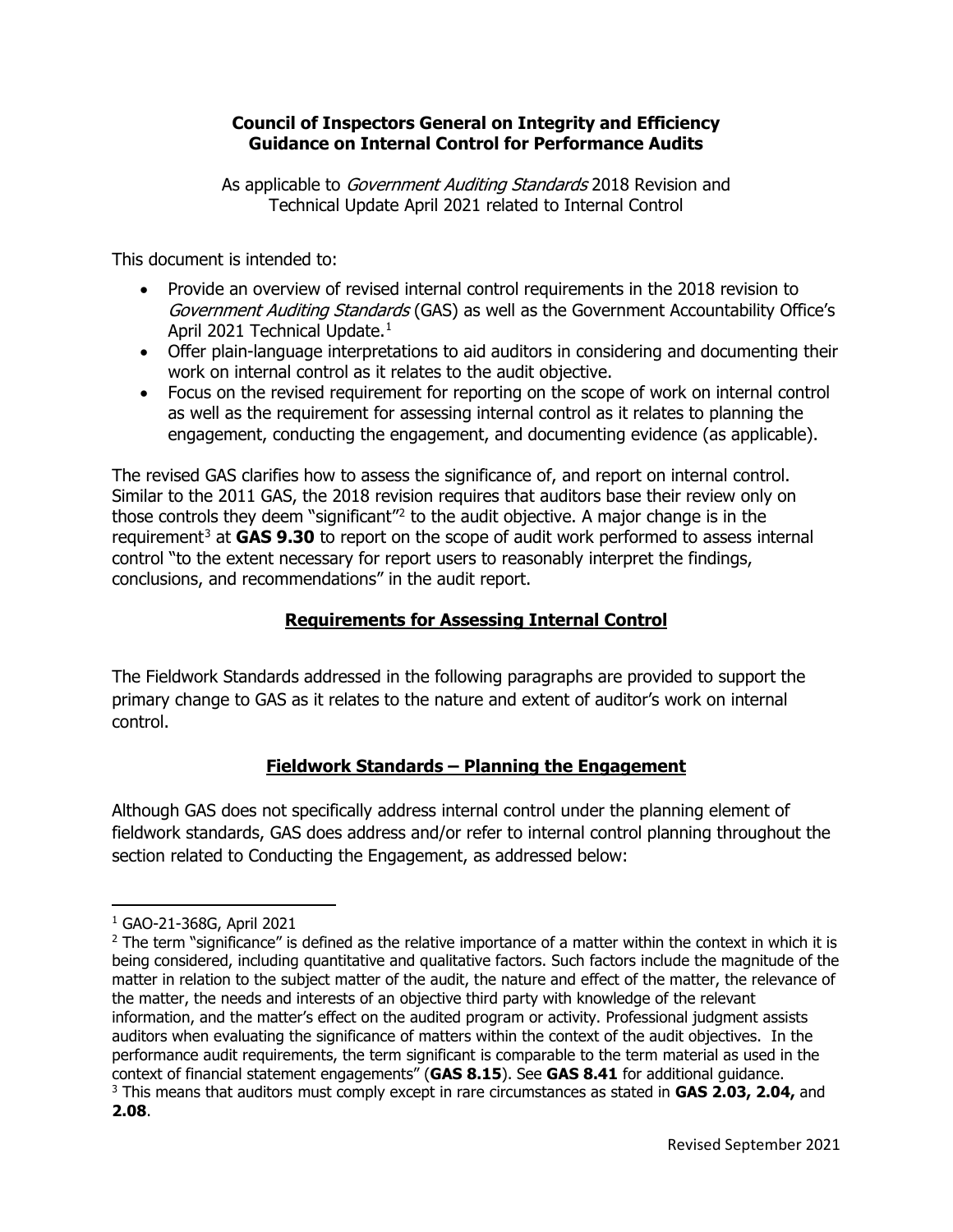As applicable to Government Auditing Standards 2018 Revision and Technical Update April 2021 related to Internal Control

- 1. **GAS 8.36** states, "auditors should obtain an understanding of the nature of the program or program component under audit and the potential use that will be made of the audit results or report as they plan a performance audit."
	- As application guidance, **GAS 8.38c** lists internal control as an aspect of an audited entity that may need to be understood and is defined as

a process effected by an entity's oversight body, management, and other personnel that provides reasonable assurance that the objectives of an entity will be achieved. Internal control comprises the plans, methods, policies, and procedures used to fulfill the mission, strategic plan, goals, and objectives of the entity.

2. **GAS 8.45** application guidance notes that:

Determining the significance of internal control to the audit objectives affects the audit planning required in paragraphs **8.03** through **8.07**. Specifically, it enables auditors to determine whether to assess internal control as part of the audit and, if they do, to identify criteria for the assessment and plan the appropriate scope, methodology, and extent of internal control assessments to perform.[[4](#page-1-0),[5](#page-1-1)]

- 3. **GAS 8.59** states, "when obtaining an understanding of internal control significant to the audit objectives [which is the core focus of auditors review and consideration of internal control, and what auditors perform as part of GAS 8.39, noted in the next section], auditors should also determine whether it is necessary to evaluate information systems controls." If an evaluation of information system controls is deemed necessary, "auditors should obtain a sufficient understanding of information systems controls necessary to assess audit risk and plan the work within the context of the audit objectives." (**GAS 8.60**)
	- **Interpretation:** Gaining an understanding of the internal control of the program under audit should begin during the planning phase of the audit. This will help to facilitate a determination of which internal controls are significant to the audit objective and allow for the planning and development of appropriate steps to take to assess significant internal control. It should be noted that audit planning is a continuous process, and audit plans or steps should be reevaluated and adjusted throughout the audit, as necessary.

# **Fieldwork Standards – Conducting the Engagement**

<span id="page-1-0"></span><sup>4</sup> Auditors must adequately plan the work necessary to address the audit objectives. Auditors must document the audit plan. (**GAS 8.03**)

<span id="page-1-1"></span><sup>5</sup> Auditors should identify and use suitable criteria based on the audit objectives. (**GAS 8.07**)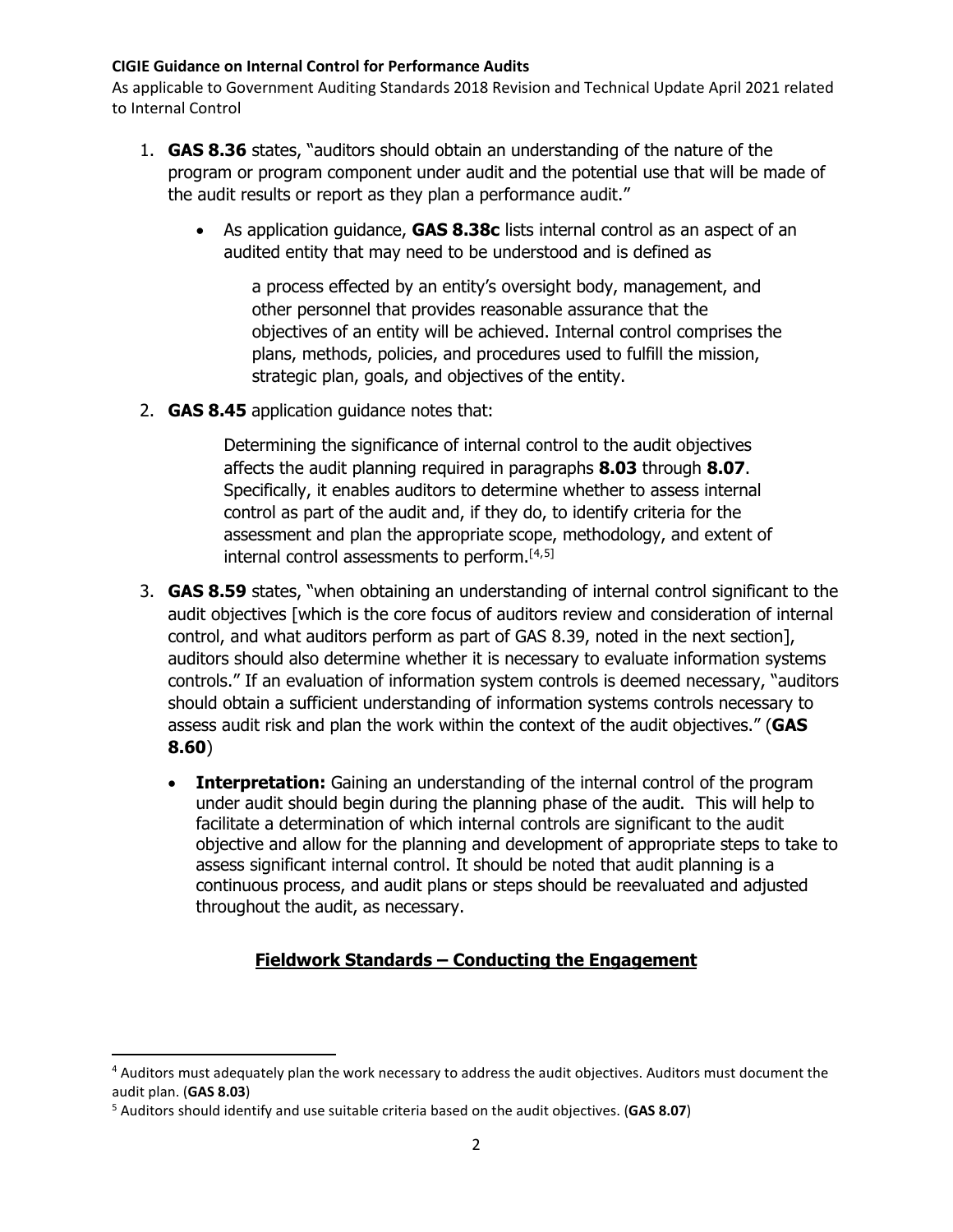As applicable to Government Auditing Standards 2018 Revision and Technical Update April 2021 related to Internal Control

- 1. In accordance with **GAS 8.39**, Auditors should determine and document whether internal control is significant to the audit objectives.
	- a. Application guidance at **GAS 8.42** notes that if internal control is significant to the audit objectives, auditors *determine* which of the five components of internal control are significant to the audit objective.

Note: Determining the significance of internal control *may be documented in* formats such as narratives or tables. The documentation includes the conclusions on whether internal control is significant to the audit objectives, and if so, which components of internal control. Documentation may also include the factors considered and steps taken to perform the determination. (**GAS 8.44**)

- b. Further, application guidance at **GAS 8.42** states that although all components of internal control are generally relevant, not all components may be significant to the audit objectives. This determination can also identify the underlying principles, control objectives, or specific controls that are significant to the audit objectives. Determining which internal control components, principles, control objectives, and/or specific controls are significant to the audit objectives is a matter of professional judgment.
- c. Finally, application guidance at **GAS 8.43** notes that determining the significance of internal control may be an iterative process since the audit objectives may evolve and become more refined throughout the audit.

Note: Revised audit objectives should be documented in the audit file, and a reassessment of the significance of internal control should be made based on the revised objective.

- 2. **GAS 8.40** states, "if internal control is significant to the audit objectives, auditors should obtain an understanding of such internal control."
	- a. Application guidance at **GAS 8.46** notes that the nature and extent of procedures for auditors to perform to attain an understanding of internal control is a matter of *professional judgment* and may vary among audits based on audit objectives, audit risk, internal control deficiencies, and the auditors' knowledge about internal control gained in prior audits. The understanding of internal control builds on the understanding of the program required in **GAS 8.36**.
	- b. **GAS 8.49** requires that if internal control is significant to the audit objectives, auditors should plan and perform audit procedures to assess internal control to the extent necessary to address the audit objectives. Further, under application guidance at **GAS 8.50**, the levels of internal control assessment that may be performed based on the audit objectives are (1) assessing the design; (2) assessing the design and implementation; or (3) assessing the design, implementation, and operating effectiveness of controls that are significant to the audit objectives.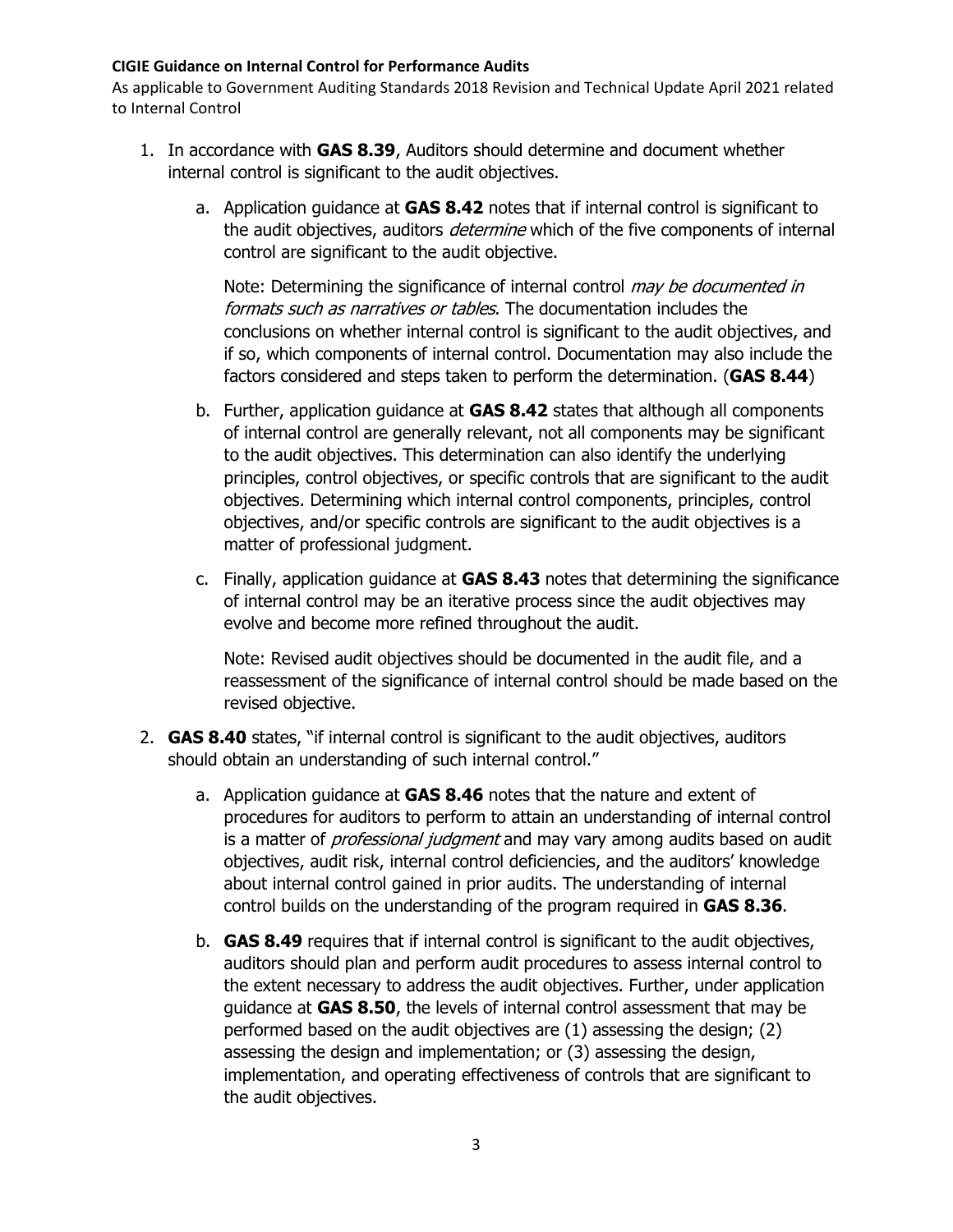As applicable to Government Auditing Standards 2018 Revision and Technical Update April 2021 related to Internal Control

- c. **GAS 8.54** requires that auditors should evaluate and document the significance of identified internal control deficiencies within the context of the audit objectives.
- **Interpretation:** The audit work performed to assess and document the significance of internal control to the audit objective is at the discretion of the audit team, and ultimately supports the requirement to identify the scope of internal control assessed to the extent necessary for report users to reasonably interpret the findings, conclusions, and recommendations. That is, the requirement to include language in the scope section of the report, per **GAS 9.29** and **9.30**. At auditors' discretion, they may document this work through the use of a matrix or table (examples are provided for your consideration and potential use). (GAS 9.29 and 9.30 as well as related sections at 8.39, 8.40, 8.49, 8.54 are included on the CIGIE peer review checklist.)
- 3. **GAS 8.59** requires auditor to determine whether it is necessary to evaluate information systems controls. If auditors determine that information systems controls are significant to the audit objectives, or if the effectiveness of controls depends on the effectiveness of information systems controls, auditors should:
	- a. Evaluate the design, implementation, and/or operating effectiveness of information system controls, including other information systems controls that affect the effectiveness of the significant controls or the reliability of information used in performing the significant controls. (**GAS 8.60**)
	- b. Determine the audit procedures related to information systems controls needed to obtain sufficient, appropriate evidence to support findings and conclusions. (**GAS 8.61**)
	- c. Test information systems controls to the extent necessary to address the objective if the engagement objective is to evaluate information systems controls. (**GAS 8.62**)

## **Fieldwork Standards – Evidence**

- 1. **GAS 8.117** requires that when internal control is significant to the audit objectives, auditors should consider internal control deficiencies when developing the cause element of identified findings (included on the CIGIE peer review checklist).
	- a. Application guidance at **GAS 8.118** notes that findings may involve internal control deficiencies.
	- b. Application guidance at **GAS 8.119** states that evaluating internal control in a government environment may also include considering internal control deficiencies that result in waste or abuse.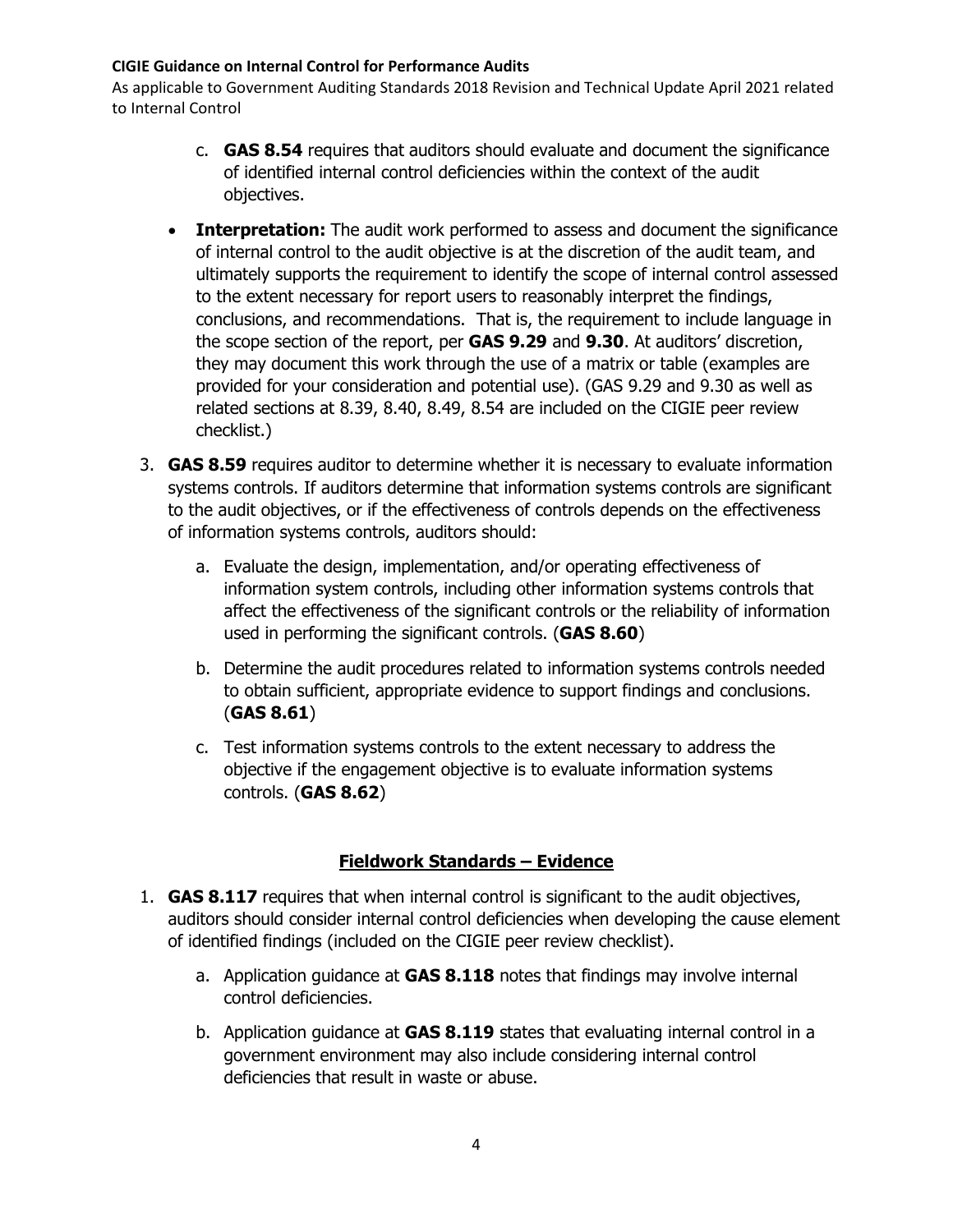As applicable to Government Auditing Standards 2018 Revision and Technical Update April 2021 related to Internal Control

> Note: Although auditors are not required to perform specific procedures to detect waste or abuse, they may consider whether and how to communicate such matters if they become aware of them.

- c. Application guidance at **GAS 8.129** notes that the cause of a finding may relate to an underlying internal control deficiency.
- d. Application guidance at **GAS 8.130** states that considering internal control in the context of a comprehensive internal control framework $6$  can help auditors to determine whether underlying internal control deficiencies exist as the root cause of the findings.
- 2. Regarding sufficiency and appropriateness of audit evidence as it relates to auditors' evaluation of internal control, the following should be considered:
	- a. **GAS 8.77** notes that auditors should identify potential sources of information that could be used as evidence. Auditors should determine the amount and type of evidence needed to obtain sufficient, appropriate evidence to address the audit objectives and adequately plan audit work.
	- b. **GAS 8.78**, it requires that auditors should evaluate whether any lack of sufficient, appropriate evidence is caused by internal control deficiencies or other program weaknesses, and whether the lack of sufficient, appropriate evidence could be the basis for audit findings (included on the CIGIE peer review checklist).
		- Application guidance at **GAS 8.98** notes that the nature, timing, and extent of audit procedures to assess sufficiency and appropriateness of evidence are affected by the effectiveness of the audited entity's internal control over the information, including information systems controls. The sufficiency and appropriateness of computer-processed information is assessed regardless of whether this information is provided to auditors or auditors independently extract it.
	- c. **GAS 8.110** requires that when auditors identify limitations or uncertainties in evidence that is significant to the audit findings and conclusions, they should perform additional procedures, as appropriate.
		- Application guidance at **GAS 8.115** addresses additional procedures that could address evidence limitations or uncertainties, including seeking independent, corroborating evidence from other sources, or determining whether to report such limitations or uncertainties as a finding, including any related significant internal control deficiencies.
	- **Interpretation:** During the assessment of evidence, auditors should determine whether internal control deficiencies exist as the root cause of the finding. For

<span id="page-4-0"></span><sup>&</sup>lt;sup>6</sup> Standards for Internal Control in the Federal Government (GAO-14-704G, September 2013)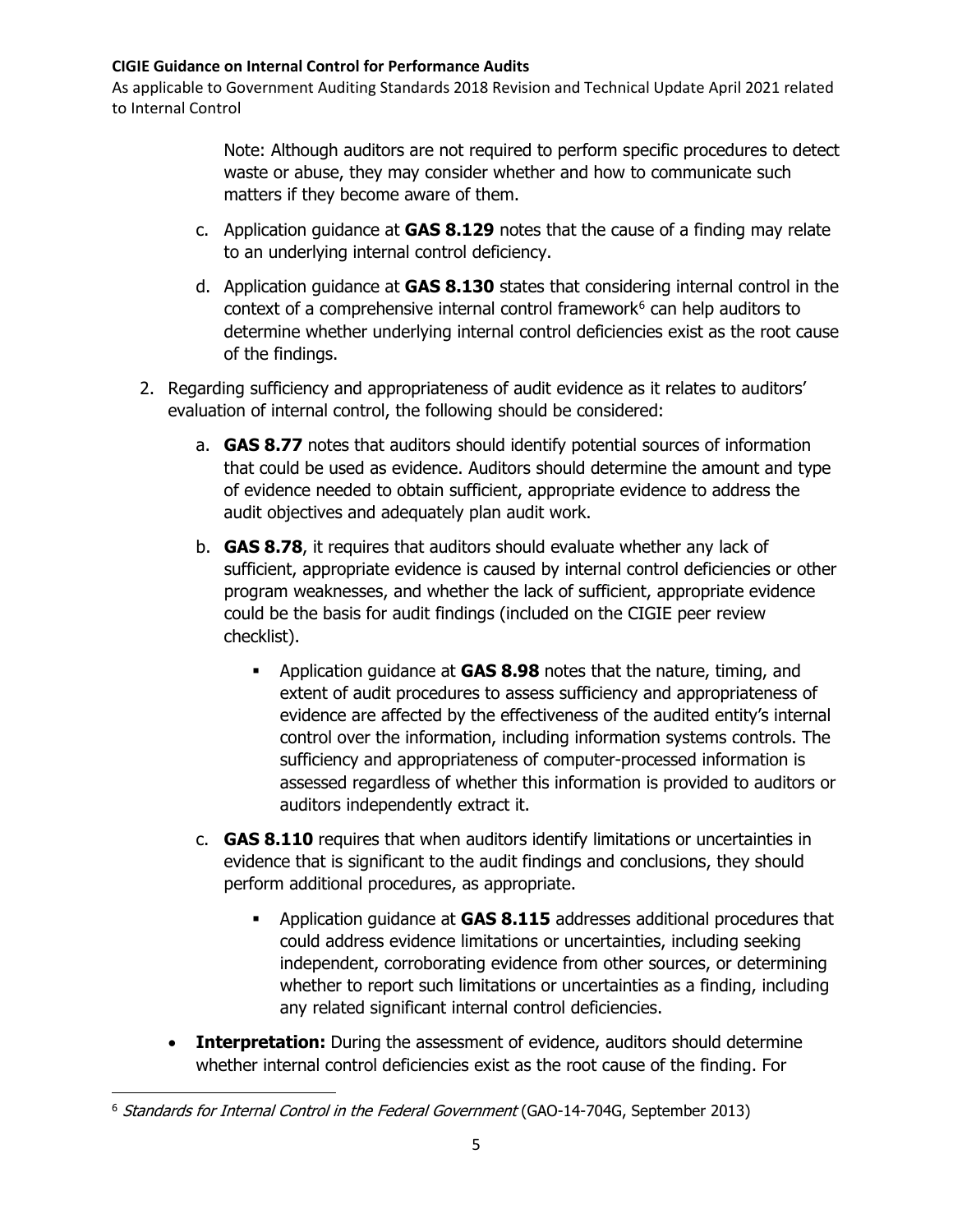As applicable to Government Auditing Standards 2018 Revision and Technical Update April 2021 related to Internal Control

> example, auditors conducting a compliance audit may find that an audited entity has not complied with certain legislation, policies, and procedures. Upon further evaluation, the auditors may find the root cause of the finding is that the entity's control activities were not properly designed. In this case, the finding would be an instance of noncompliance, but the cause of the finding would be an internal control deficiency.

## **Requirements for Reporting on Internal Control**

**GAS 9.29–9.31** contain the requirements for reporting on internal control. The use of the word "should" makes it a presumptively mandatory requirement. **GAS 9.32–9.34** contain the application guidance and, as it relates to technical changes to GAS, allows for discretion as to what auditors "may" include in the report when adhering to the requirement to report on the scope of the auditor's work on internal control.

**GAS 9.29** states, "When internal control is significant within the context of the audit objectives, auditors should include in the audit report (1) the scope of their work on internal control and (2) any deficiencies in internal control that are significant within the context of the audit objectives and based upon the audit work performed."

**GAS 9.30** states, "When reporting on the scope of their work on internal control, auditors should identify the scope of internal control assessed to the extent necessary for report users to reasonably interpret the findings, conclusions, and recommendations in the audit report." (included on Council of Inspectors General on Integrity and Efficiency (CIGIE) peer review checklist).

- **Interpretation**: When internal control is considered significant to the audit objective, the following should be documented in the audit report:
	- o **GAS 9.29 (1)** and **GAS 9.30**–The breadth of work that was performed on internal control, bearing in mind that in accordance with GAS 9.30, there is now more discretion on the part of the audit team regarding how much detail to include in the Methodology section of the report related to the scope of work on internal control "to the extent necessary for report users to reasonably interpret the findings, conclusions, and recommendations." This generally may include such information as specific or relevant guidance, policies, procedures, standard operating procedures and other *controls* that the audit team reviewed, analyzed, or tested to meet its audit objective. In addition to listing the scope of the teams' work on internal control in the Methodology section, corresponding language may be added to the standard GAGAS compliance statement regarding (purely at the discretion of the audit team) what it deemed to be the appropriate mix of control components, principles, objectives, or specific internal controls to ensure end users of a given report could reasonably interpret the findings, conclusions, and recommendations.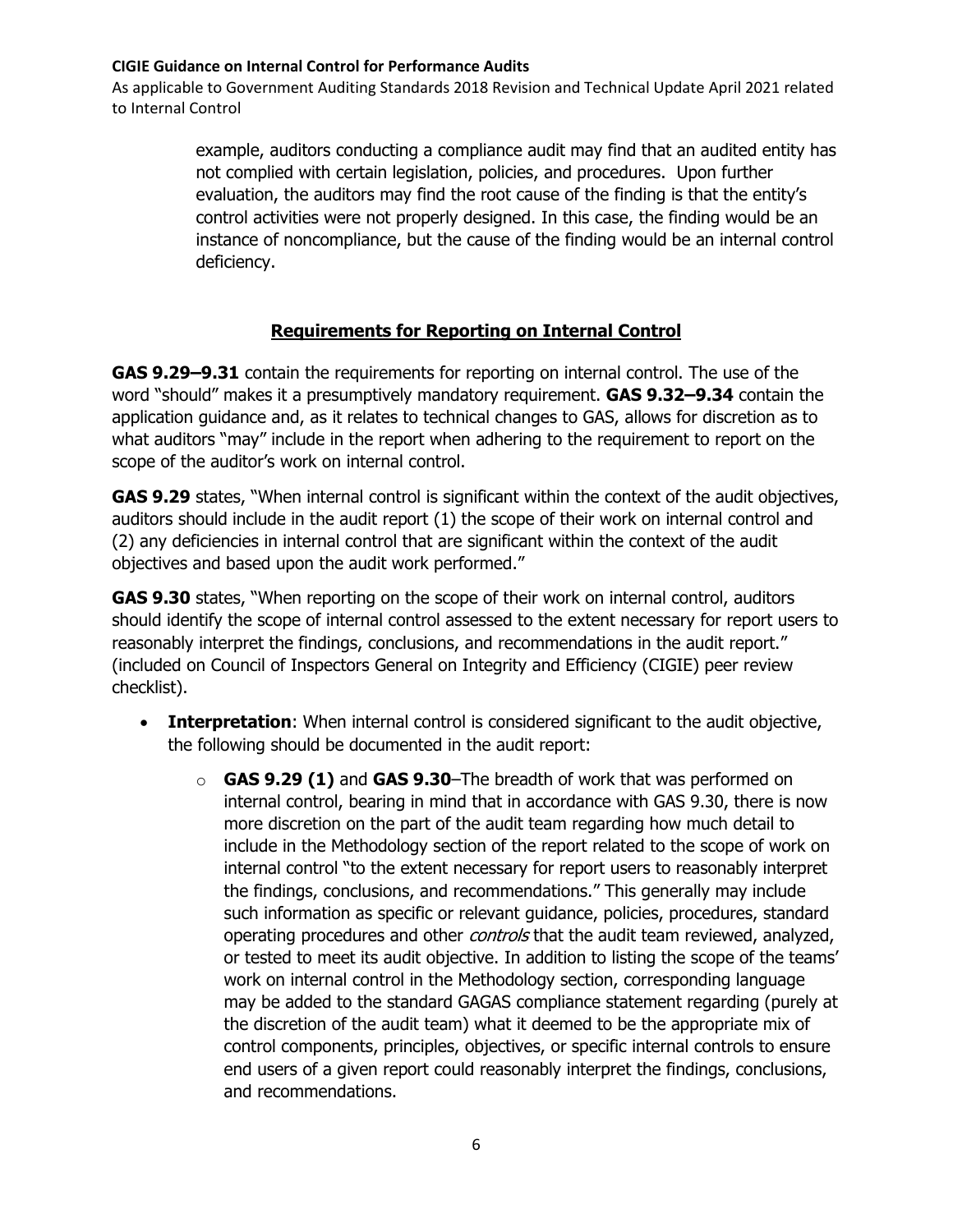As applicable to Government Auditing Standards 2018 Revision and Technical Update April 2021 related to Internal Control

- o **GAS 9.29 (2)**–internal control deficiencies relevant to the audit objectives (generally as part of the audit findings, often as the underlying cause, addressed throughout the report where necessary) that are determined by the auditor to be a reportable issue (i.e., significant) (included on CIGIE peer review checklist)
- **Note regarding planning and performing audit procedures necessary to answer the audit objective (per GAS 8.42 and 8.49) and how it relates to meeting the requirement at GAS 9.29 and 9.30–** When internal control is found to be significant to the audit objectives (per GAS 8.39), the auditor has discretion on identifying and reviewing whatever mix of control components, underlying principles, control objectives, and specific controls are deemed necessary to answer the audit objective (as gleaned/paraphrased from GAS 8.42 and 8.49). As a reminder, per GAS 8.42, the mix of internal control components, principles, objectives, and specific controls to consider "is a matter of professional judgment." Therefore, the auditor is required to document the work they performed in assessing internal control significant to the audit objective. GAS 8.49 states, "plan and perform audit procedures to assess internal control to the extent necessary to address audit objective," which is then used to support the requirement at GAS 9.30 to report on "the scope of internal control assessed to the extent necessary to allow report users to reasonably interpret the findings, conclusions, and recommendations in the audit report" and also to support any actual internal control related findings that the audit team decides (at their discretion) to include within the body of the report.

There are many ways to meet the requirement at **GAS 9.30** (e.g., narrative form or appendix with associated table to list components, principles, control objectives, or specific controls assessed, or a combination of the two). While this document offers the following examples of report language that may be added to the Objective, Scope, Methodology section of the report, alternate language may be used or a different approach may be followed to meet **GAS 9.30**. I.e., all aspects of the examples presented may be used or revised in whole or in part, at the discretion of individual OIGs/audit teams.

### **Example Report Language:**

1. In planning and performing our audit, we identified the following internal control components and underlying internal control principles, control objectives, and specific controls as significant to the audit objective(s) [per GAS 9.30, at the discretion of the audit team, insert applicable components, principles, objectives, or specific controls deemed significant]. We assessed the [revise based on scope of the internal control assessment: design, implementation, and/or operating effectiveness] of these internal controls and [if identified] deficiencies that we believe could affect the [name of auditee(s)]'s ability to [revise based on your specific audit: effectively and efficiently operate, to correctly state financial and/or performance information, and/or to ensure compliance with laws and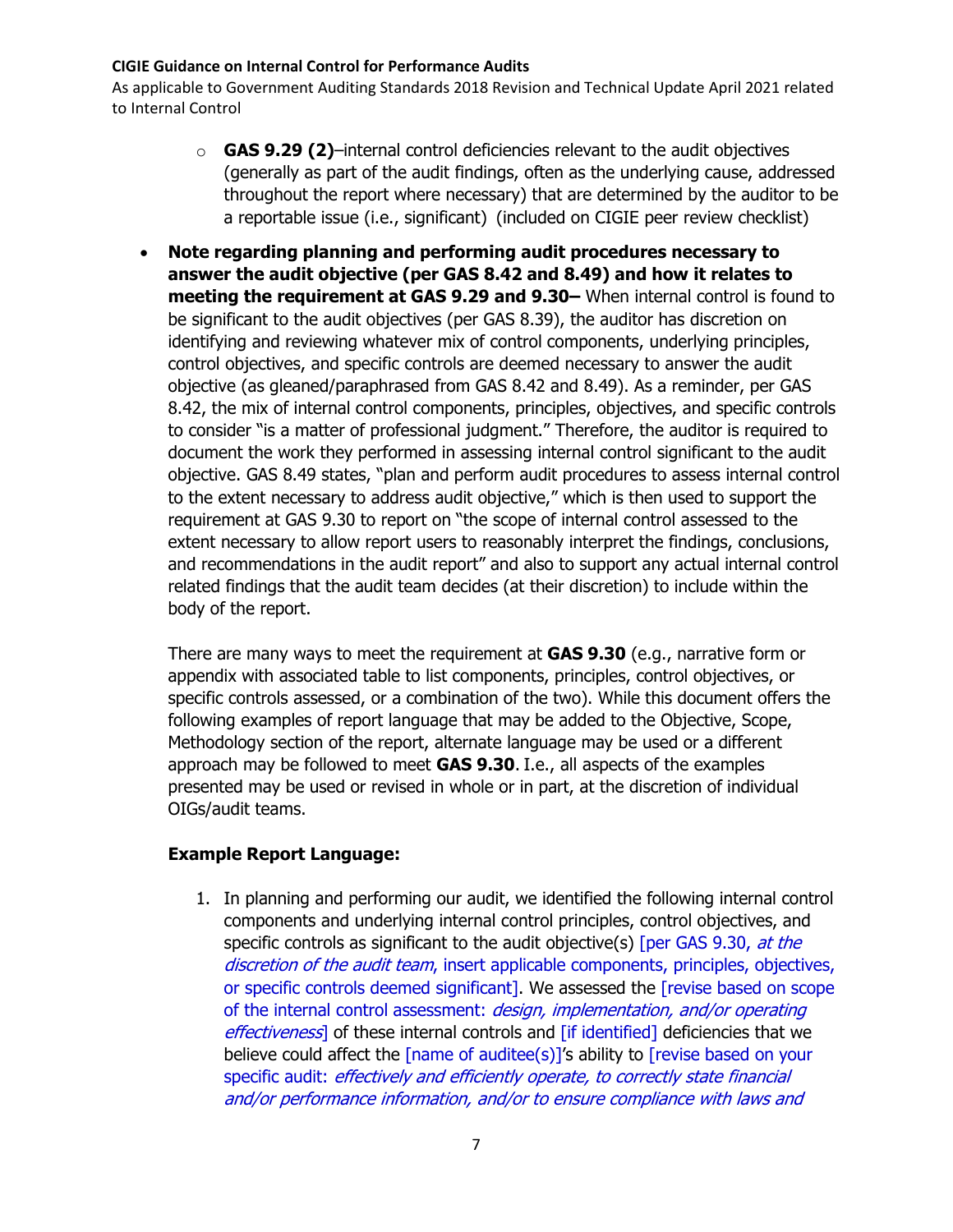As applicable to Government Auditing Standards 2018 Revision and Technical Update April 2021 related to Internal Control

> regulations]. The internal control deficiencies we found are discussed in the Audit Results section of this report. [The following qualifying language may be used at the discretion of individual OIGs/audit teams] However, because our review was limited to [aspects of] these internal control components and underlying principles, it may not have disclosed all internal control deficiencies that may have existed at the time of this audit.

**2.** We assessed internal controls and compliance with laws and regulations necessary to satisfy the audit objective. In particular, we assessed internal control significant to our objective [at the discretion of the audit team insert/name the specific internal control component(s), underlying principle(s), controls objectives, and/or specific controls that were assessed]. [The following qualifying language may be used at the discretion of individual OIGs/audit teams] However, because our review was limited to this (these) aspect(s) of internal control, it may not have disclosed all internal control deficiencies that may have existed at the time of this audit. Any internal control deficiencies we found are discussed in this report.

**GAS 9.31** states, "When auditors detect deficiencies in internal control that are not significant to the objectives of the audit but warrant the attention of those charged with governance, $\frac{7}{7}$  $\frac{7}{7}$  $\frac{7}{7}$  they should include those deficiencies either in the report or communicate those deficiencies in writing to audited entity officials. If the written communication is separate from the audit report, auditors should refer to that written communication in the audit report."

• **Interpretation:** Any internal control deficiencies identified throughout the audit that are not significant to the audit objectives, but that the auditor has determined, based on their professional judgment, require the attention of governance, must be reported by the auditor to governance in writing. The auditor has the option to include these deficiencies within the audit report, or under separate cover. If the auditor chooses to report those deficiencies under separate cover, the audit report must make reference to the separate communication (included on CIGIE peer review checklist).

## Application Guidance Interpretations

• Internal control components and/or associated principles that *are not* significant to the audit objective may be documented in the audit report if it is determined by the auditor that the information will be valuable to the reader's understanding of the work performed and conclusions made regarding internal control (to preclude a misunderstanding as to the breadth of the conclusions of the audit report and to clarify that control effectiveness has not been evaluated as a whole). **(Related to GAS 9.32)**

<span id="page-7-0"></span><sup>7</sup> Per **GAS 1.04** "Those charged with governance" refers to the individuals responsible for overseeing the strategic direction of the entity and obligations related to the accountability of the entity. This includes overseeing the financial reporting process, subject matter, or program under audit, including related internal controls.